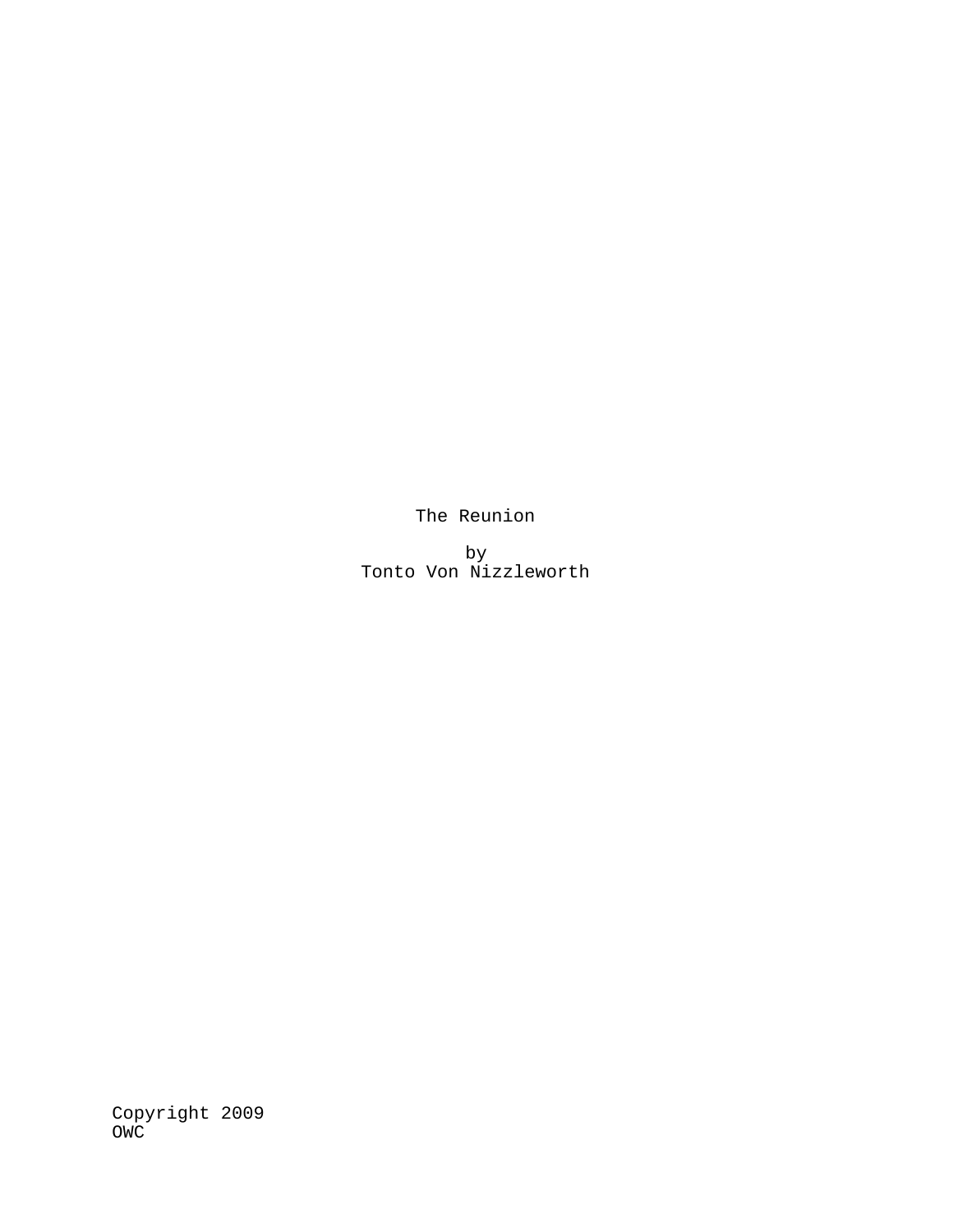INT. CONVENTION CENTER - NIGHT

A brightly decorated room. Silver mirror balls dangle from the ceiling. A BAND performs on stage. Above the band, a banner reads "CLASS OF '99 - CLOVEDALE HIGH"

A crowd of people, dressed to impress, pay more attention to each other than the music.

One member of the crowd is CHRIS, 27, sharp suit, killer smile. Next to him is BLAKE, 27, chunky, receding hairline. They each hold a plate of food.

> CHRIS At least some things never change. The band is still terrible.

BLAKE I've never envied a disabled group as much as I envy the deaf right now.

Blake picks up a piece of sushi off his plate and motions shoving it into his ear.

> BLAKE (CONT'D) If only they made the sushi smaller.

> > **CHRIS**

If only they made all your food smaller.

Chris taps Blake on his stomach.

BLAKE

Hey it's only because I'm sympathizing with Marcy's pregnancy. The doctor said it's normal for me to gain weight.

CHRIS

Did he also say it's normal for you to gain the weight three years before your wife got pregnant?

Before Blake can respond, Chris's attention is caught by a WOMAN at the buffet table. She scoops some food onto a plate.

Chris stares at her, mesmerized.

BLAKE

Dude do you think they got any dessert here? Chris? Hello, Earth to Chris!

Blake waves his hand in front of Chris's face. Still no reaction. He looks over to see what has him transfixed.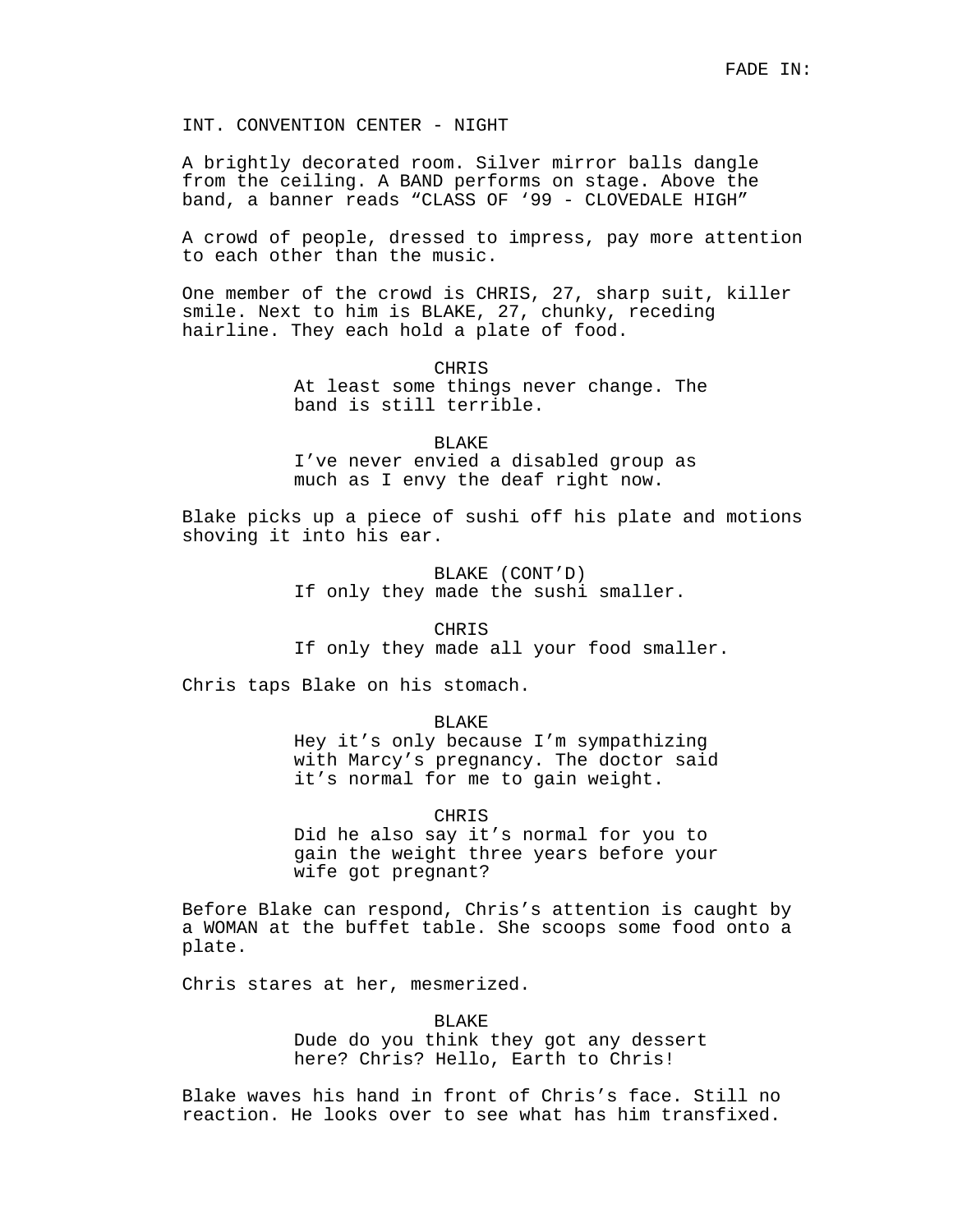BLAKE (CONT'D) Oh shit, isn't that --

CHRIS

--Yep.

BLAKE And didn't you --

CHRIS

--Yep.

BLAKE So why don't you go over and --

CHRIS

--Nope.

BLAKE Why the hell not?

CHRIS Why not? Because she's Ashleigh Sims. I'd never have a shot with her.

Blake slaps Chris in the face. Hard.

CHRIS (CONT'D) Did you just... bitchslap me?

### BLAKE

Yeah, because you're acting like a little bitch. We aren't in high school anymore. Who cares if Ashleigh Sims was one of the popular girls and we were lower on the totem pole than Paris Hilton's underwear.

Chris looks back over at ASHLEIGH SIMS, perfectly neat black hair, perfectly sculpted body, perfectly fitting red dress. She talks and laughs with TWO OTHER WOMEN, oblivious to the attention from afar.

#### CHRIS

Well, it has been ten years. And we're not the same losers we were in high school.

## BLAKE

Exactly!

Chris turns back to Blake who now has sauce on the front of his shirt and food stuck to the side of his mouth. Chris sighs, slumps his shoulders.

He is startled by a tap on his shoulder. Spins around, comes face to face with --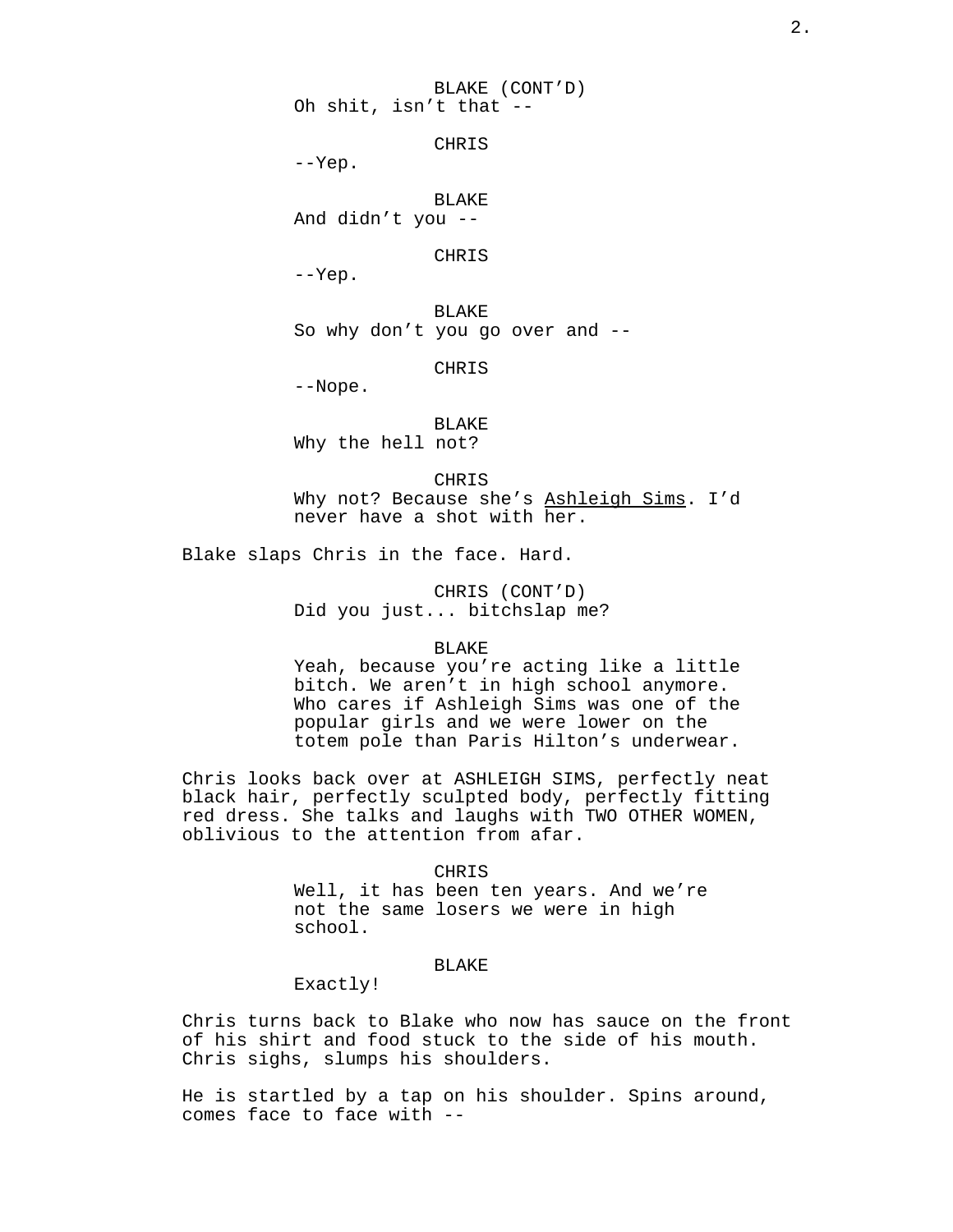ASHLEIGH

Excuse me, do you mind taking a quick picture of us?

#### CHRIS

Uh...

### ASHLEIGH

Thanks.

She hands him a digital camera, poses in between her two friends. A rose between roses.

Chris fumbles with the camera, wanting to savor this moment forever. The flash goes off, illuminating Ashleigh in her rightful position in the spotlight. Chris, as usual, outside of it.

Ashleigh comes up to Chris and retrieves her camera. She looks at the picture.

> ASHLEIGH (CONT'D) How did I look?

CHRIS Beautiful. I mean... it turned out well.

ASHLEIGH Thanks. So did your girlfriend or wife graduate from Clovedale?

CHRIS No, actually. I did.

ASHLEIGH Oh I'm sorry. I don't recognise you. Um...

CHRIS

Chris Sampson.

Ashleigh shows no hint of recognition.

CHRIS (CONT'D) You probably don't recognise me without a mouth full of metal and a lisp.

ASHLEIGH Oh right, of course. I always thought your name was Chris Thamthon for some reason.

CHRIS Yeah that's okay, everyone did.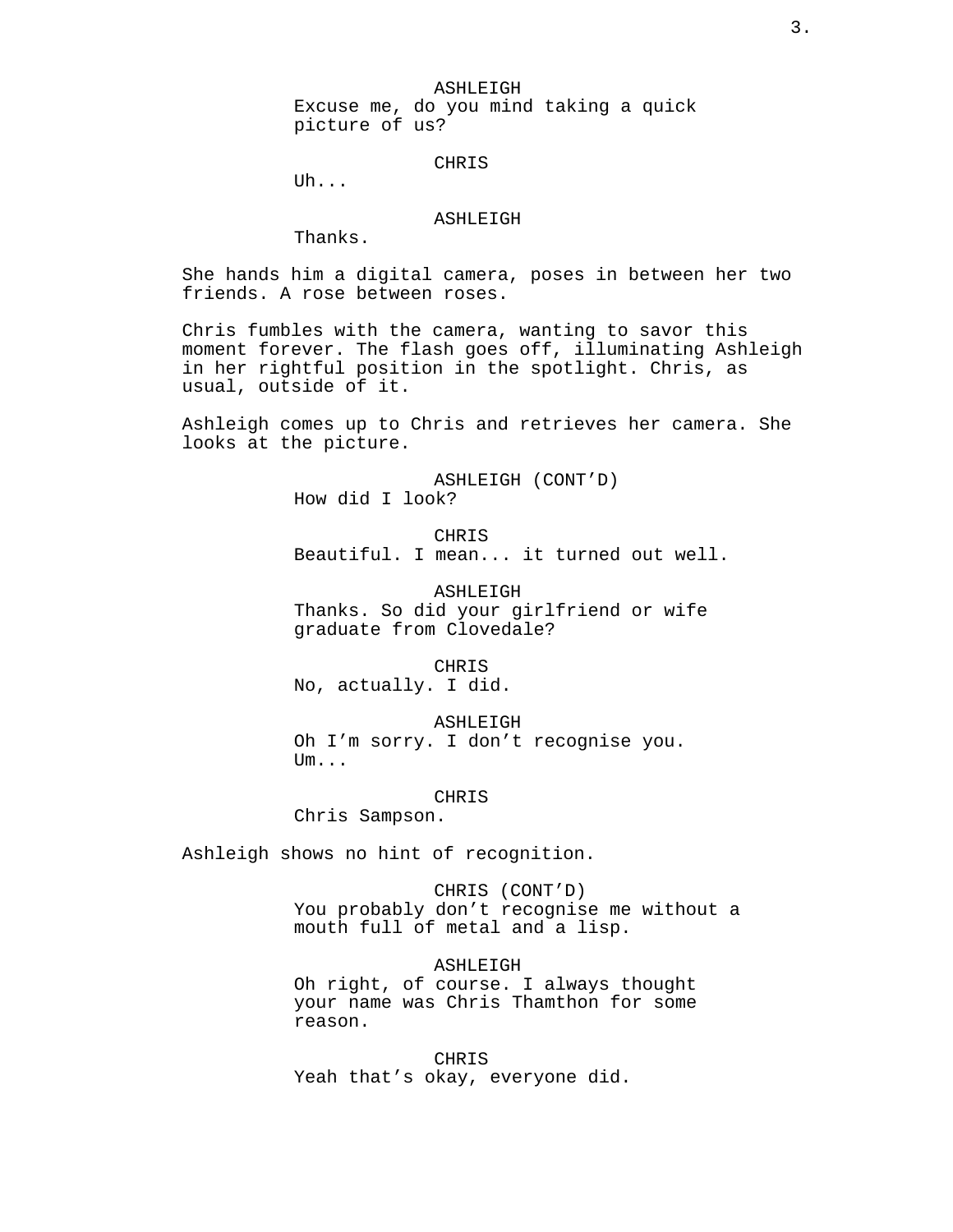ASHLEIGH

Well you've certainly changed a lot, you look great. The braces obviously did the trick.

An awkward silence, Chris doesn't know what to say.

ASHLEIGH (CONT'D) Okay well it was good seeing you again Chris. I'm going to go and catch up with a few other people.

Ashleigh turns to walk away, Chris instinctively yells out to her.

## CHRIS

Ashleigh!

She turns back around.

## ASHLEIGH

Yes?

# CHRIS

(nervously)

Uh, I was just thinking that, it would be a shame to wait another ten years to see you again. Do you think there's any way that we could, maybe, stay in touch?

#### ASHLEIGH

Yeah absolutely.

Chris looks shocked and excited.

## CHRIS

Really?

ASHLEIGH You have Facebook, right? Add me.

And as quickly as that, she is gone once more.

Chris, dejected, looks for somewhere to hide.

INT. MEN'S ROOM - MOMENTS LATER

Chris enters the men's room and stares into the mirror. Shakes his head and turns on the faucet. Splashes his face with water.

A stall door swings open and Blake steps out, wiping his shirt with toilet paper.

> BLAKE Dude, why didn't you tell me I had sauce all over my shirt?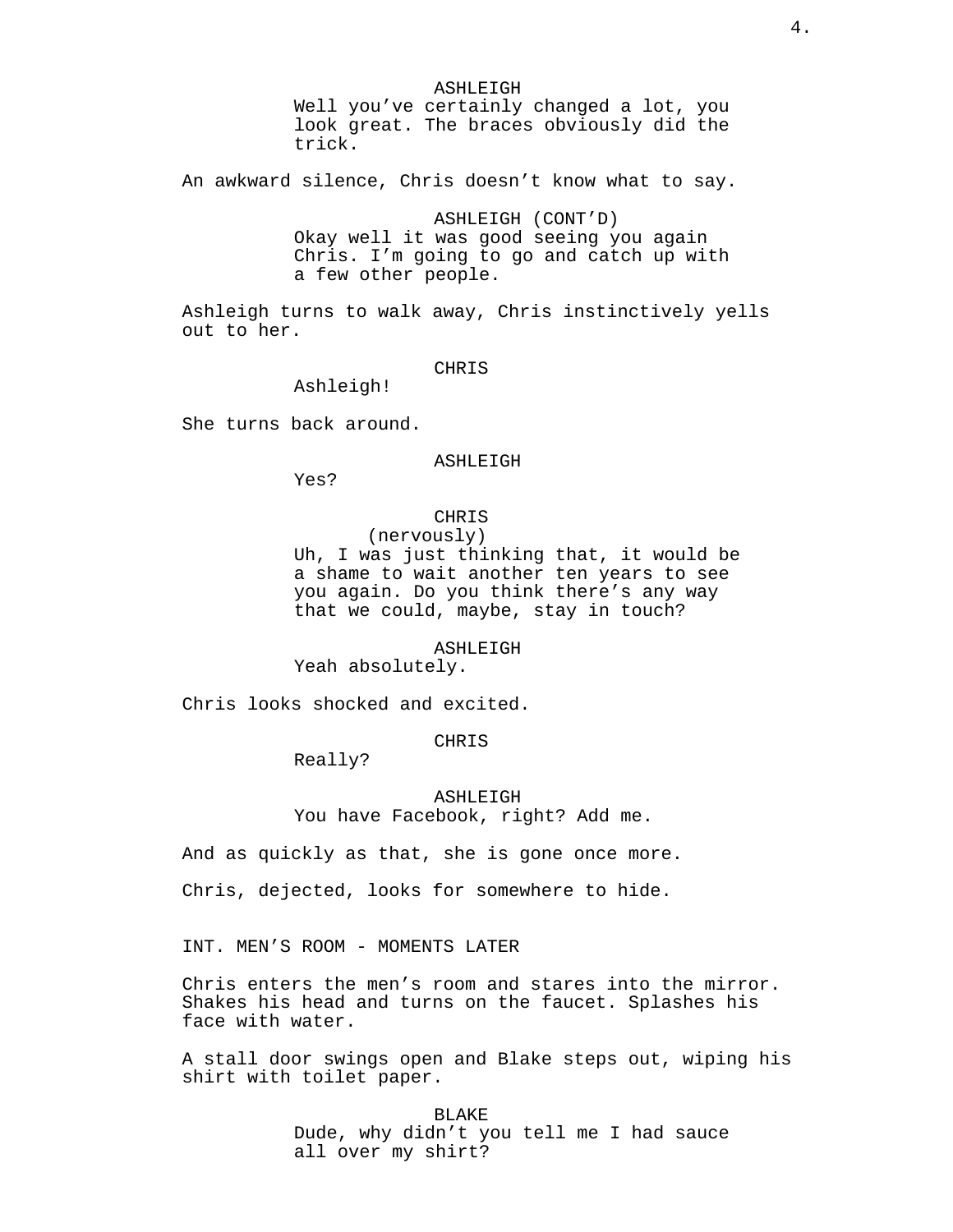Chris doesn't respond, still looks into the mirror.

BLAKE (CONT'D) So, how did it go with Ashleigh? Did you ask her out?

CHRIS Well yeah, kinda.

BLAKE

Kinda? What does that mean?

CHRIS

I said it'd be great if we could stay in touch, and she told me to add her on Facebook.

Blake slaps Chris in the face again. Harder.

CHRIS (CONT'D) Ow! Will you stop doing that?!

## BLAKE

Will you stop being a bitch? What the hell are you going to do with her Facebook address? Sit at your computer and jack off to her picture while you read about what kind of mood she is in? Fantasize how at our twenty year reunion you might be able to get her mobile number and have text sex with her? At this rate by the time you actually go out with her you'll both be ready for the retirement home.

## CHRIS

Maybe I just have to accept that I'm not supposed to be with a girl like that.

#### BLAKE

What are you talking about? I have seen you with girls hotter than Ashleigh over the last few years.

#### CHRIS

It's more than her looks I liked. It was... everything really. Plus with girls now I don't feel like they are seeing me as the nerd I used to be in high school.

### BLAKE

Listen, you run your own company, have some money saved up, are in good shape and dress well. Ashleigh would be lucky to go out with you.

## CHRIS

Thanks Blake.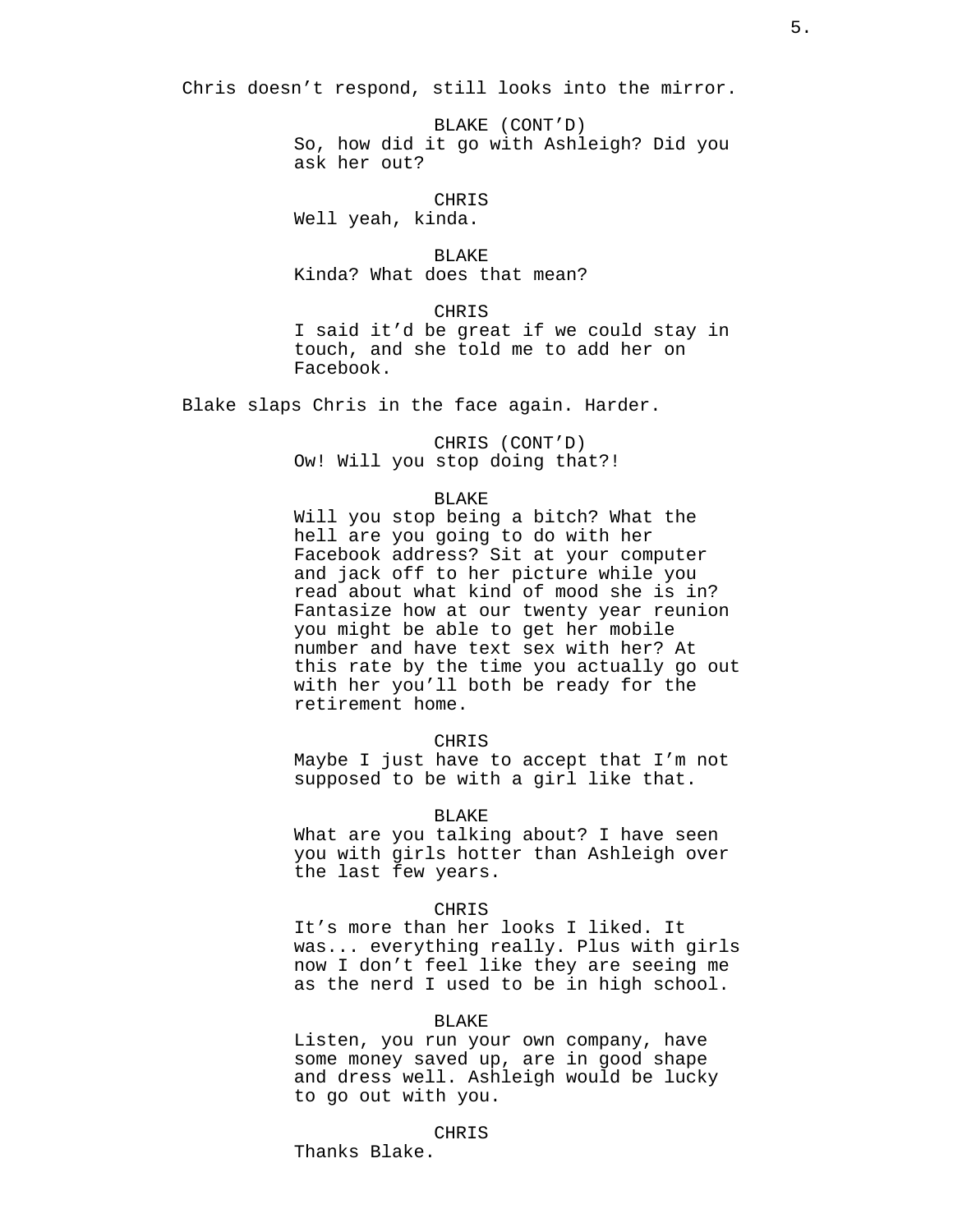Chris turns on the faucet, washes his hands. Feigns splashing water on his face and instead throws it at Blake's crotch.

## BLAKE

Hey!

# CHRIS

That's for slapping me in the face.

Chris runs out of the room.

## BLAKE

(yelling) Asshole!

INT. CONVENTION CENTER - BAR - LATER

Chris pours himself a glass of punch from the punchbowl. An attractive ASIAN WOMAN beside him does the same.

> CHRIS Here's what we'll do. You stand lookout while I spike the punch.

The Asian woman gives him a dirty look and storms off.

CHRIS (CONT'D) What? It was a joke.

Blake sidles up to the bar, trying to cover his wet crotch with his jacket.

> BLAKE Man this will never dry... hey how was Cindy Lee?

> > CHRIS

Who?

BLAKE

Cindy. The woman you were just talking to.

## **CHRIS**

That was Cindy? I didn't even recognise her... wasn't she the girl who --

BLAKE

--got molested by half the football team after her punch was spiked at prom? Yep.

CHRIS Oh, right. I forgot about that.

BLAKE I'm guessing she hasn't.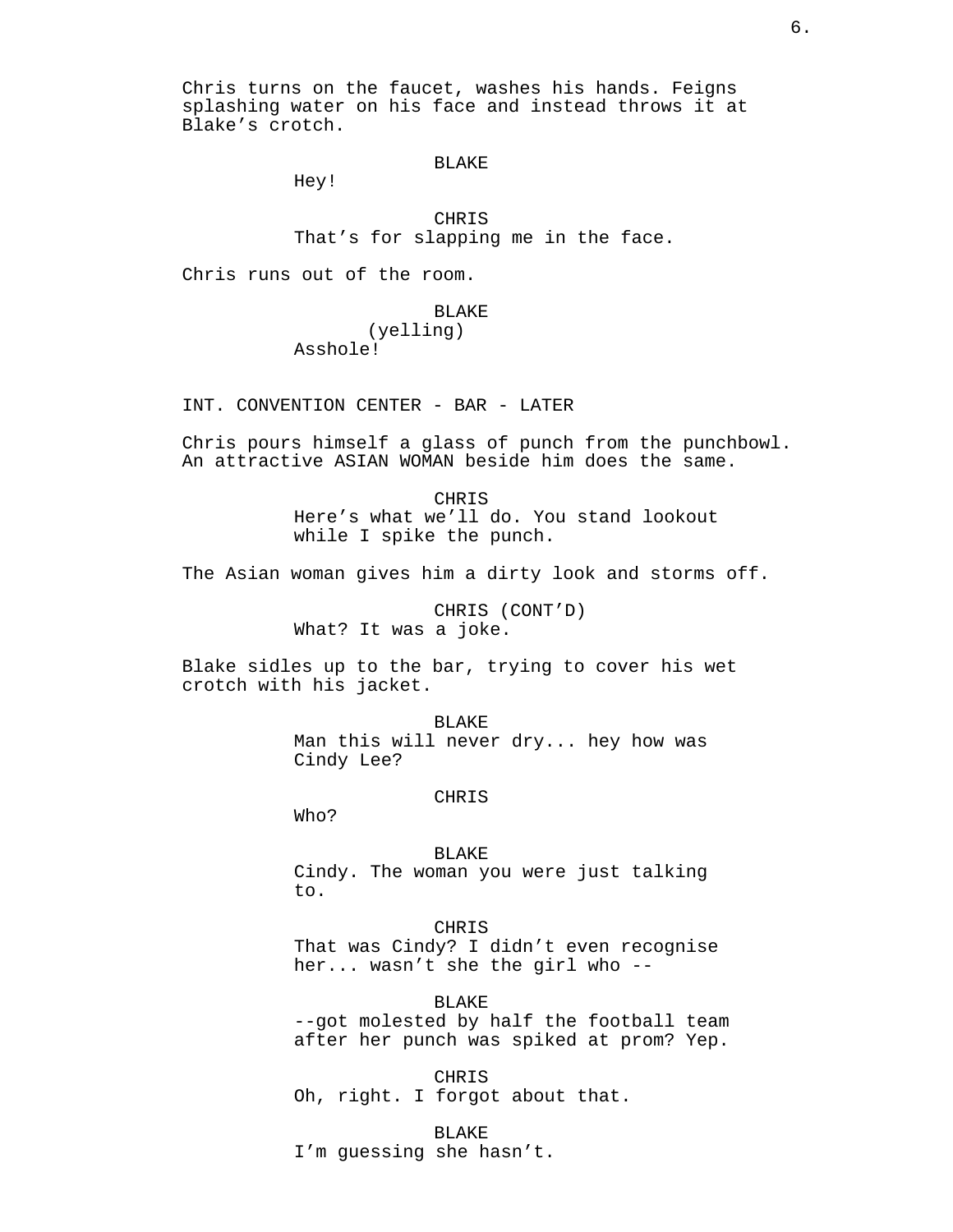CHRIS I think you might be right.

MAN'S VOICE (O.S.) Excuse me everyone, can I have your attention?

A MIDDLE-AGED MAN holds a microphone on stage.

MAN

Just want to let you all know that this evening's festivities will be wrapping up in half an hour. But the band will be back on stage in about five minutes to give us another set.

There is a collective groan from the entire crowd.

Chris scans the room and rests his eyes on Ashleigh, chatting effortlessly with various people.

CHRIS

Maybe I should go over and say goodbye to her.

## BLAKE

Or maybe you should stop torturing yourself and just get over her already. It was bad enough when I had to listen to you obsess over her back in high school.

### CHRIS

I never obsessed.

#### BLAKE

Really? You came over after school everyday for a month to make me learn that stupid song you wrote for her. What was that supposed to achieve again?

#### CHRIS

I don't know, I thought if you played the piano while I sang her a heartfelt song, I might have a chance to... woo her.

## BLAKE

Woo her? Who says the word 'woo' anymore? You sound like a gay cow.

CHRIS

And you look like the before shot in an incontinence commercial.

# BLAKE

Touche.

Chris pours another glass of punch for himself and Blake.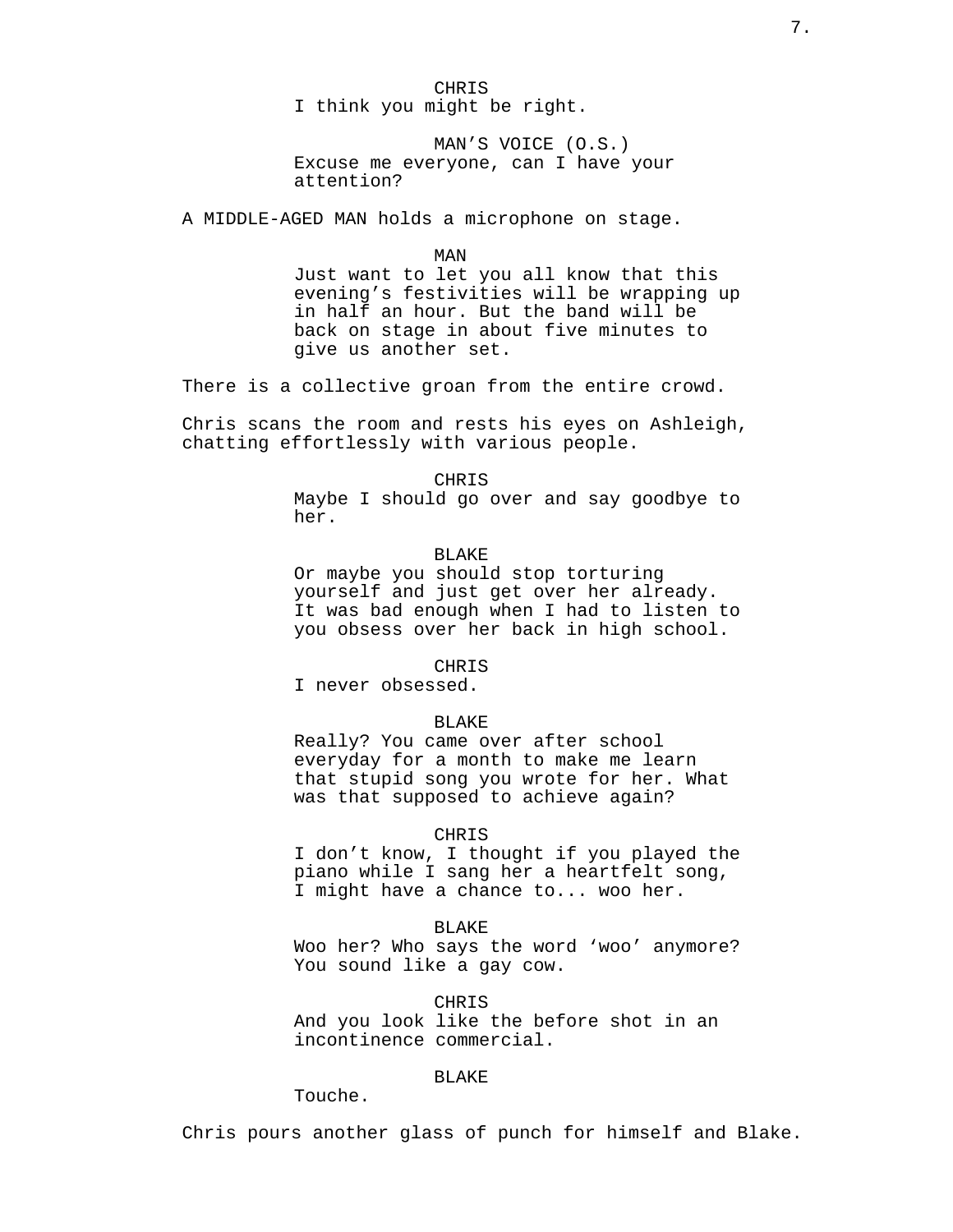## CHRIS

I still remember it y'know.

## BLAKE

What's that?

# CHRIS

The song. I still remember the song I wanted to sing for Ashleigh ten years ago. I was just too much of a pussy to do it.

BLAKE

Well, why don't you do it now then?

CHRIS

(laughing) Yeah sure, good one.

#### BLAKE

I'm serious dude, why not sing it for her now? If you don't do it now then you'll be kicking yourself that you never had the balls to step up and let her know how you feel.

# CHRIS

But there's all these people here, I'd be too nervous... and besides, there's no music to go with it.

#### BLAKE

Well I might just be able to help you out on that one.

Blake turns to the stage and eyes off the piano. He turns back to Chris and the two friends share a conspiratorial grin.

INT. CONVENTION CENTER - MOMENTS LATER

Ashleigh talks to A COUPLE who hold hands. She hugs them and kisses them on the cheek.

#### ASHLEIGH

It was so great seeing you guys again. Congratulations on the wedding, I'm really excited for you.

CHRIS (O.S.) Testing... testing... is this on?

Ashleigh spins around to see Chris on center stage, as he taps the microphone.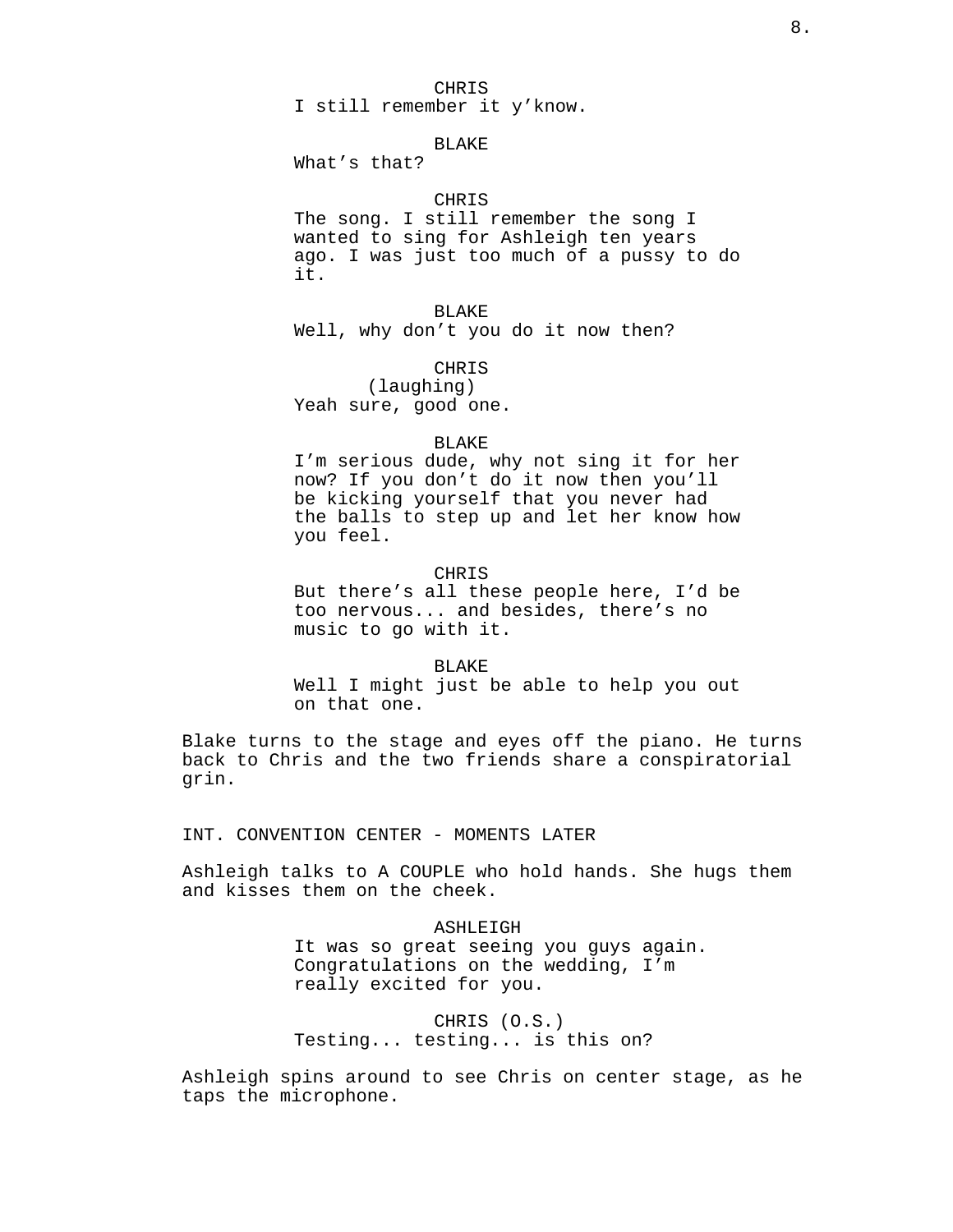Silence amongst the crowd.

### LONE VOICE (O.S.)

Who?

CHRIS Uh, you might know be better as Chris Thamthon.

LONE VOICE (O.S.) Oh yeah. Hey everyone, it's Metal Mouth Chris.

The crowd finally registers their former classmate in front of them, a collective "Oh yeah" echoes the room.

### CHRIS

The braces came off a long time ago. Anyway, you're probably wondering why I am up here. In fact I'm starting to wonder what I am doing up here.

He looks behind him at Blake who sits at the piano and gives Chris two thumbs up, followed by a fist pump.

## CHRIS (CONT'D)

The truth is there was something I wanted to do ten years ago but I never had the guts to do it. And I've regretted it ever since. But I figure it's better late than never.

Ashleigh looks up at Chris, a bemused smile on her face. She has no idea what is about to happen.

## CHRIS (CONT'D)

I have to warn you that I'm not much of a singer, and I wouldn't want to pollute your eardrums... but considering the competition so far this evening I don't think that'll be a problem.

The crowd laughs. Inspired by this reaction, Chris relaxes and looks more confident than ever this evening. His shoulders are back, his head is high.

## CHRIS (CONT'D)

There was this girl back in high school that I had a major crush on. I always wanted to tell her how I felt but could never seem to find the right words. So I hope this song can say what I was never able to.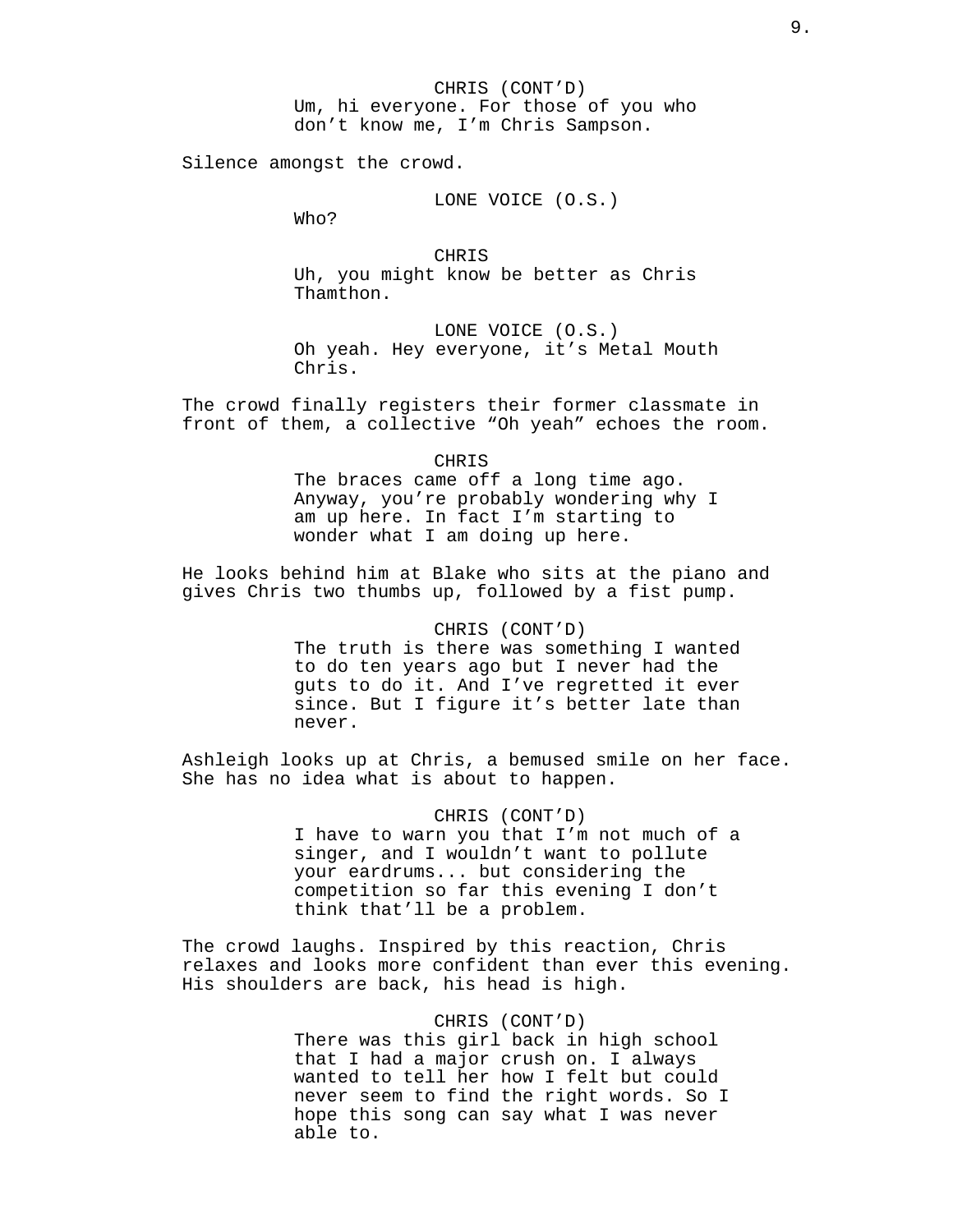Chris turns his back to the crowd to compose himself and gives the signal to Blake to start playing.

Blake runs his fingers up and down the piano with the flamboyance of a fatter, balder, more heterosexual Elton John. Damn, he's actually good!

As the music begins to play, Chris turns back around to face his awaiting audience. Picks up the microphone.

> CHRIS (CONT'D) (singing) Ooh my darling My little darling I watch you from afar You're my shining star And I would run a mile Just to see you smile My darling Ashleigh You make me happy

At hearing her name Ashleigh turns a bright shade of red. She looks genuinely shocked. She locks eyes with Chris and smiles nervously.

Other people in the crowd stare at Ashleigh now and murmur amongst themselves.

> CHRIS (CONT'D) (singing) Ooh my darling My little darling You're the one for me The only one I need I long to touch you I long to kiss you Let me make you happy Yes this song is sappy

Chris puts the microphone back in the stand.

Blake hops up from the piano and jogs up to the microphone, places a hand around Chris's shoulder.

> BLAKE (into mic) Chris Thamthon everybody.

An awkward silence for what feels like an eternity. Then a few people clap, then a few more. Suddenly the whole place goes crazy. People cheer and scream for Chris.

Chris leaps down off the stage and makes his way over to Ashleigh, eyes locked on her.

> CHRIS I have a confession to make.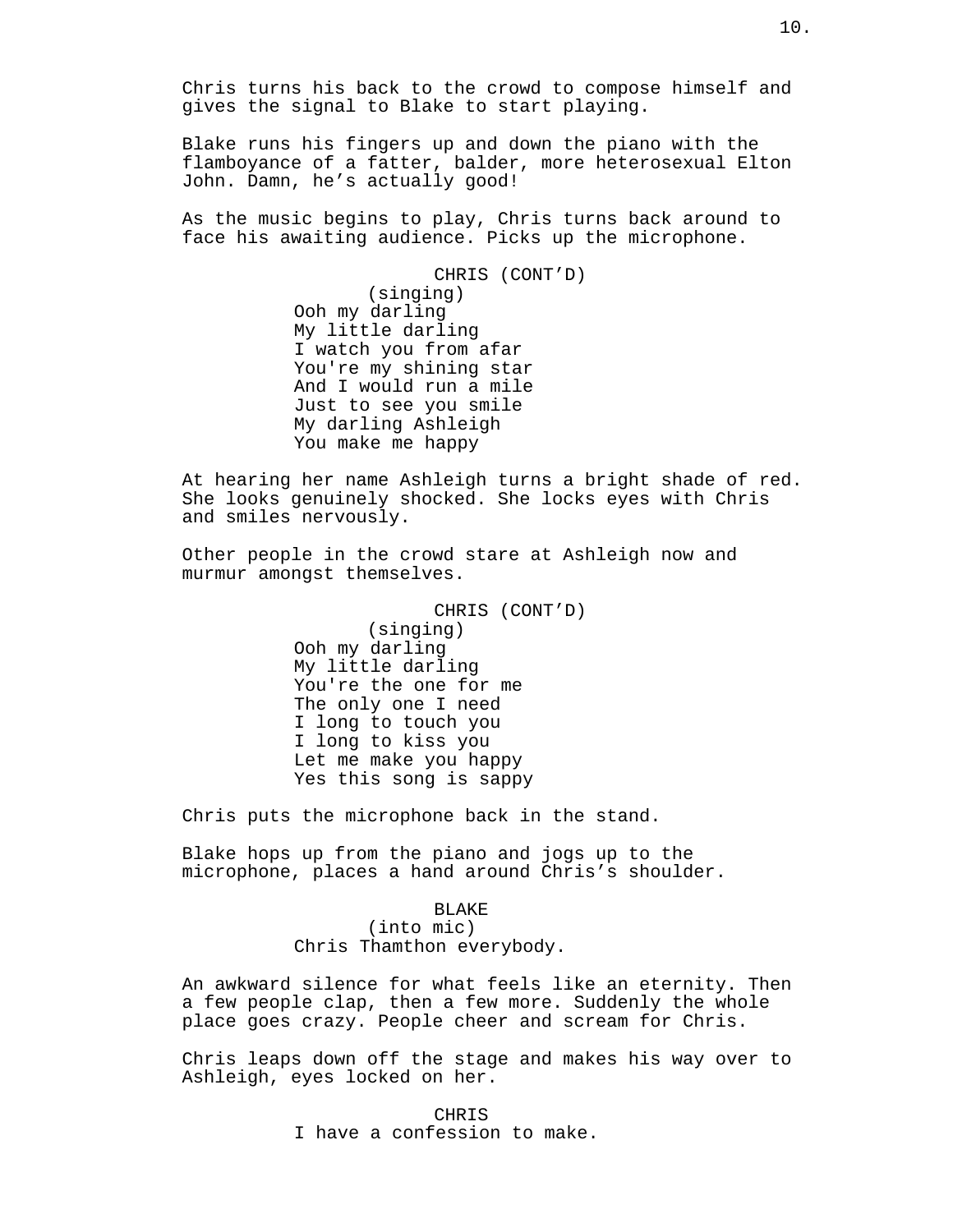What's that?

## CHRIS

I don't want to be your Facebook friend.

Ashleigh laughs, looking charmed by his innocence.

## ASHLEIGH

Yeah I guessed that. Why didn't you ever say anything back in high school?

#### CHRIS

Do you remember what I used to be like back then? That's why.

## ASHLEIGH

Okay good point.

## CHRIS

I hope I didn't embarrass you in front of everyone. I just had to get it off my chest after all these years.

## ASHLEIGH

So how do you feel now?

## CHRIS

Pretty good actually. I've realized two things tonight. One, letting you know how I felt wasn't as scary as I imagined. And two, I should never ever be allowed to sing in public again.

### ASHLEIGH

(laughing) And do you know what I've realized?

## CHRIS

What?

## ASHLEIGH

I find rock stars very attractive.

As she says this she leans in close and gives Chris a quick kiss on the lips.

Chris is stunned, unable to find the right words. Blake however, can.

BLAKE (O.S.)

Awesome!

Chris and Ashleigh turn around to see Blake standing there with a big goofy grin on his face.